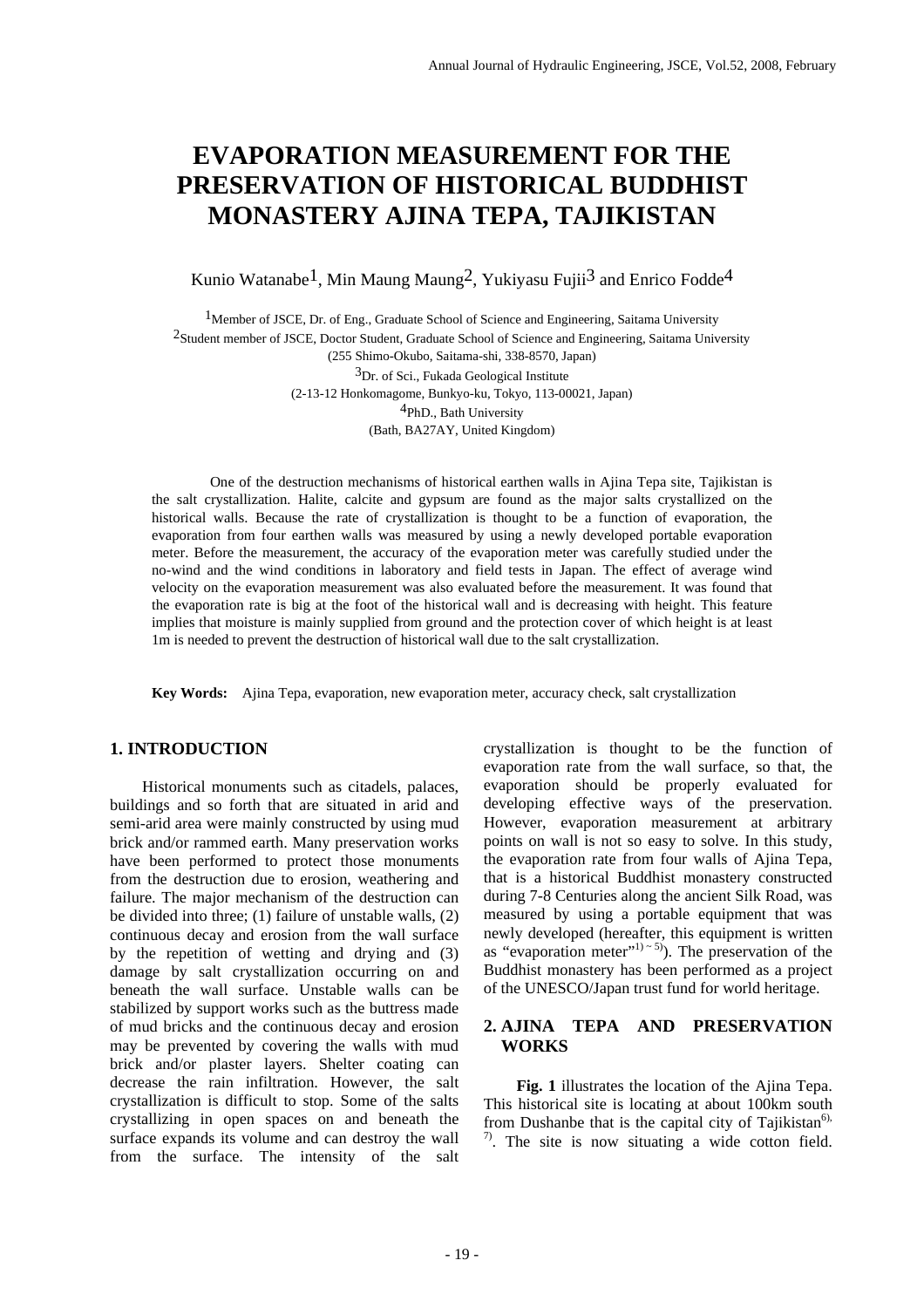According to the internet site of world weather information service, the average annual precipitation measured during 1961-1990 at Kurgan-Tube, that is a town locating about 15km west from the site, is about 260 mm/year and the rainy season is continuing from November to May.



**Fig.1** Location of Ajina Tepa

 **Fig. 2** is the 3-D graphics made by the authors during 2006-2007 by using the technique of photogrammetry<sup>6)</sup>. The Ajina Tepa site is divided into two parts, the stupa area and the monastery area. **Fig. 3** shows the damaged historical walls in the monastery area. The historical walls were constructed with mud bricks and Pakhsa (local name of the rammed earth) and have been much decayed after the archeological excavation conducted during 1960-1975 7). **Fig. 4** shows an example of the support and the surface cover newly constructed for the stabilization of an unstable wall by using new mud bricks.

 Walls in the site are covered with soil debris. Some of these walls in the site were cleaned with removing debris before the preservation work. Intense salt crystallization on the wall immediately occurred after the cleaning. **Fig. 5** displays the salt crystallization on a mud brick wall after the cleaning performed in the end of April, 2007. Major salts are halite, gypsum and calcite. The evaporation on the two mud brick walls (MB-1 and MB-2) and two Pakhsa walls (Pakhsa-1 and Pakhsa-2) were measured for basically evaluating salt crystallization at four points as illustrated in **Fig. 2**.

### **3. EVAPORATION MEASUREMENT**

#### **(1) Basic idea of evaporation measurement**

 The basic idea of evaporation measurement method is based on the water vapor concentration





**Fig.3** Damaged historical walls in the monastery area



**Fig.4** Support and surface cover constructed for the stabilization



**Fig.5** Salt crystallized on a historical wall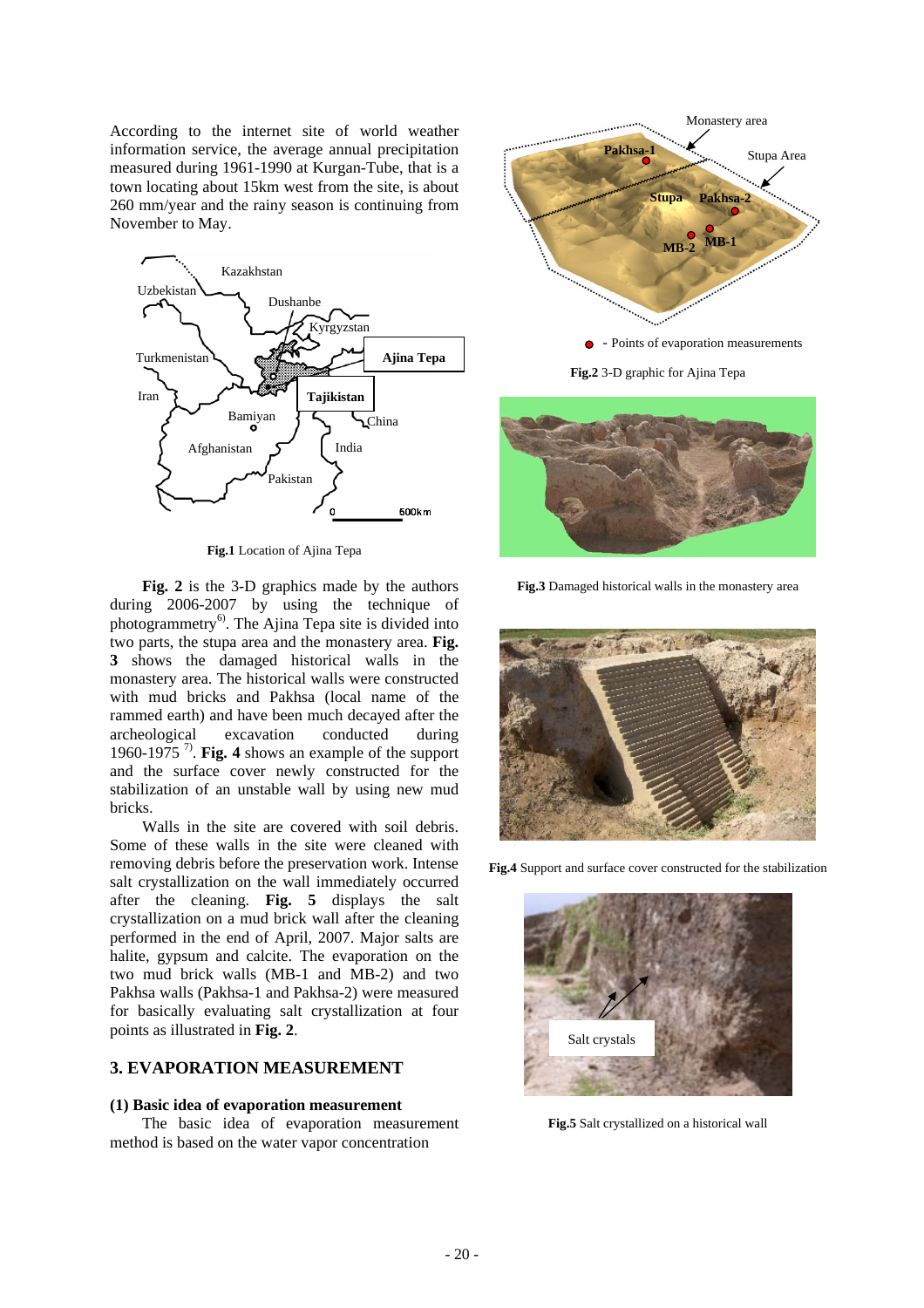gradient method (Watanabe,  $K<sup>1</sup>$ ). It can be assumed that the vapor flux supplied by evaporation from the surface is upwardly transported by the molecular diffusion in the thin laminar layer formed just above the surface. A vapor flux or evaporation rate could be calculated by Eq.1 (See in **Fig. 6**).

$$
Ev = D\frac{\Delta\theta}{\Delta n} = D\frac{(Rh_1.Sr_1) - (Rh_2.Sr_2)}{\Delta n}
$$
 (1)

where D is the diffusion coefficient of water vapor  $(m^2/s)$ ,  $\Delta \theta$  is the absolute humidity difference between two sensors in  $(\theta_2-\theta_1)$  (g/m<sup>3</sup>),  $\Delta$ n is the distance between two sensors in the normal direction to the surface  $(X_2-X_1)$  (m),  $Rh_1$  and  $Rh_2$  are relative humidity obtained from sensor 1 and sensor 2,  $Sr<sub>1</sub>$ and  $Sr<sub>2</sub>$  are vapor saturation at sensor 1 and sensor 2. The relative humidity (Rh) and temperature (T) are measured by two sensors (sensor1 and sensor2) at different vertical distance from the surface of soil as schematically illustrated in **Fig. 6**.



**Fig.6** Schematic diagram of evaporation measurement

The absolute humidity  $(\theta)$  at each sensor can be calculated from the relative humidity (Rh) and vapor saturation (Sr). Since the vapor saturation (Sr) is a function of temperature (T) and it can be expressed as  $follows^1$ :

$$
Sr = 0.0192T^2 + 0.2087T + 5.3848
$$
 (2)

The diffusion coefficient (D) in Eq.1 is also the function of temperature (T). It can be approximately expressed by $^{1)}$ ;

$$
D = 2.41 \times 10^{-5} + 1.5 \times 10^{-7} (T - 15)
$$
 (3)

In Eq.1 and Eq.2, T is the average temperature of sensor-1 and sensor-2 in Celsius unit.

### **(2) Measurement apparatus**

The main part of the new evaporation meter

(Tokyo Keisoku ETH 6101) is composed of two pairs of humidity sensor and thermistor. The shape and the size of the sensor part of the measurement equipment are illustrated in **Fig. 7**.



**Fig.7** Schematic diagram of sensor part of evaporation meter (a) plan view and (b) side view

The humidity sensor has a plate shape with the size of about 5mm x 3mm. Thermistor is spherical in shape with 2mm diameter. The shape of plastic protection cover surrounding these two sensors is semicircular and its size is about 2.5cm x 2cm and the height is about 1.5 cm. The distance  $\Delta n$  between two pairs of the humidity sensor and thermistor is fixed as 7mm. The other parts of this evaporation meter are an anemometer and a data logger including a small computer. The schematic diagram of the evaporation measurement is illustrated in **Fig. 8**. All data (i.e. temperature and relative humidity from two sensors and wind velocity from anemometer) are sent to the data logger and the evaporation rate is calculated from the absolute humidity difference  $(\theta_2-\theta_1)$  between two sensors. Evaporation rate and wind velocity value are displayed on the monitor of data logger. The response time of sensor is about 60 seconds and average evaporation values were recorded in the data logger.



**Fig.8** Schematic diagram of field measurement by a new evaporation meter

## **(3) Accuracy check of the measurement**

 Accuracy of the measurement by the evaporation meter was studied under room temperature condition in the laboratory and in the field. The accuracy was investigated with comparing between measured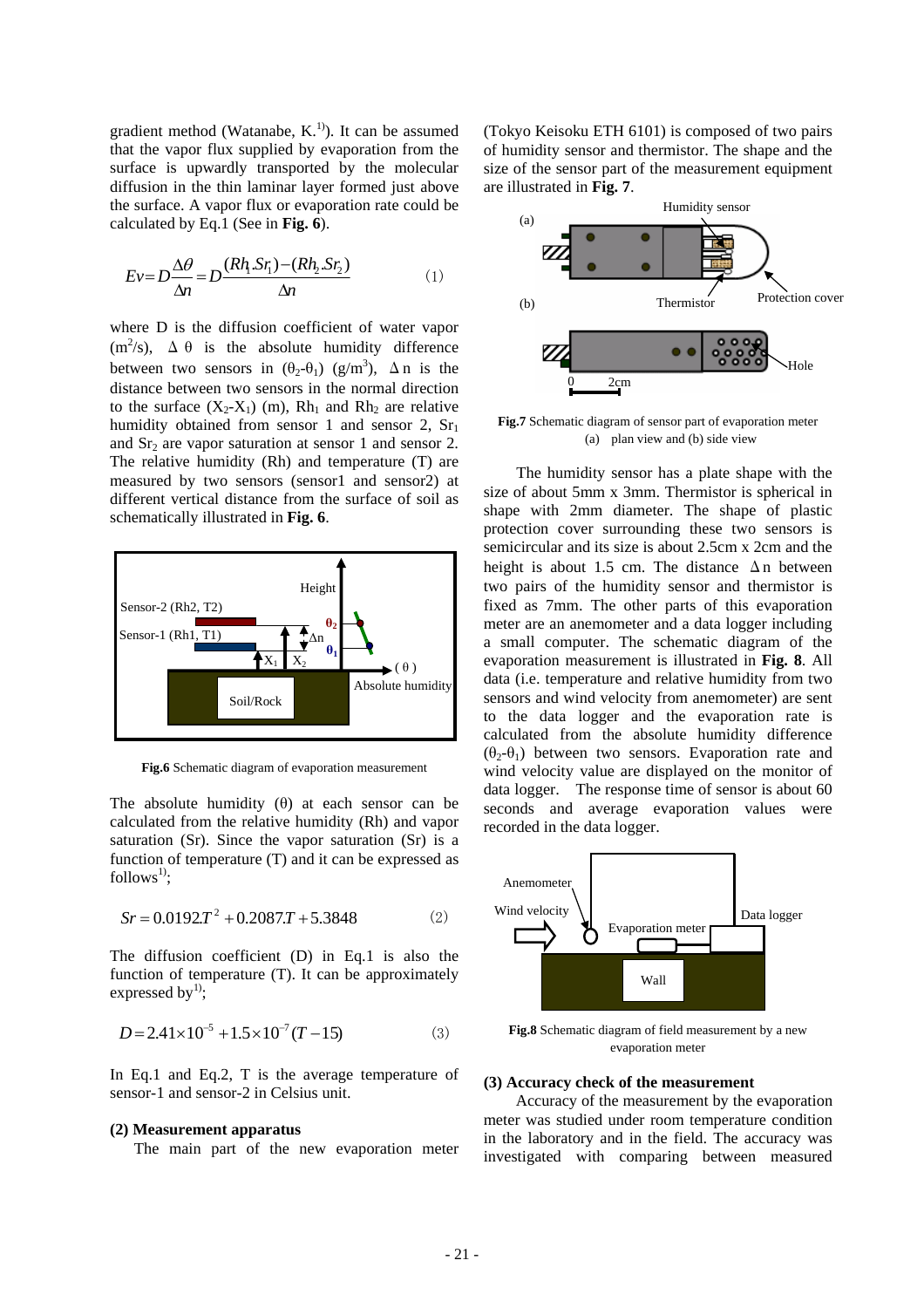evaporation rate from the evaporation meter and the true evaporation rate calculated from the weight losses of the specimen. Two types of measurements were performed. The first measurement was conducted under the no-wind condition and the second measurement was carried out under the wind condition. These measurements are described in details as bellows.

#### **(a) Accuracy check under the no-wind condition**

Six disk type specimens of mud stone (S-1 to S-6) were used for the accuracy check under no-wind condition. Disk shape specimens at which diameters are 7cm and thickness of 1~2cm were used. Both the side wall and the bottom of these specimens were completely sealed with sealant. Therefore, evaporation was allowed from the surface of specimens only. The weight of the specimen decreased if the water from the specimen evaporated and the weight increased when the specimen sucks the vapor in air. Thus, the true evaporation could be estimated from the weight changes of these specimens. The schematic diagram of the accuracy check test was illustrated in **Fig. 9**. The accuracy tests were carried out for a period of 2 hours under no-wind condition. The comparisons between 2 evaporation rates (i.e., measured evaporation rate and true evaporation rate) were shown in **Fig. 10**. From this figure it was found that, the evaporation rate  $(E_m)$ measured from the evaporation meter gave the good agreement with true evaporation rate  $(E_c)$  calculated from the weight change. Difference of evaporation rate is mainly due to the difference of saturation conditions of specimens used in the test. The region of saturation was 50%~100%.



**Fig.9** Schematic diagram of accuracy check test (under the no wind condition)

#### **(b) Accuracy check under wind condition**

 In the actual field, vapor is transported not only by diffusion but also by turbulent motion of  $air<sup>3</sup>$  and the thickness of the laminar layer becomes small. For the reason, the accuracy of the measurement under the wind condition was carried out in the laboratory and two fields in Japan during the summer time. A wind fun was used for the laboratory test for changing wind velocity. The wind velocity was measured at 5mm above the surface of specimen by an anemometer. The measurement was performed with record time interval of 60 seconds for a period of 1 hour measurement time. The effect of wind is evaluated with using the coefficient (C) in Eq.4 that is the ratio between true evaporation  $(E_c)$  and the measured evaporation rate  $(E_m)$ .



**Fig.10** Comparison between true and measured evaporation rate



**Fig.11** Three examples of accuracy tests results. The relations between coefficient (C) and the average wind velocity (V) are presented. Actual evaporation rate is  $0 \sim 20$  mg/m<sup>2</sup>/sec.

**Fig. 11** shows the results of three tests and the relations between the coefficient (C) in Eq.4 and the average wind velocity (V) measured at 5mm above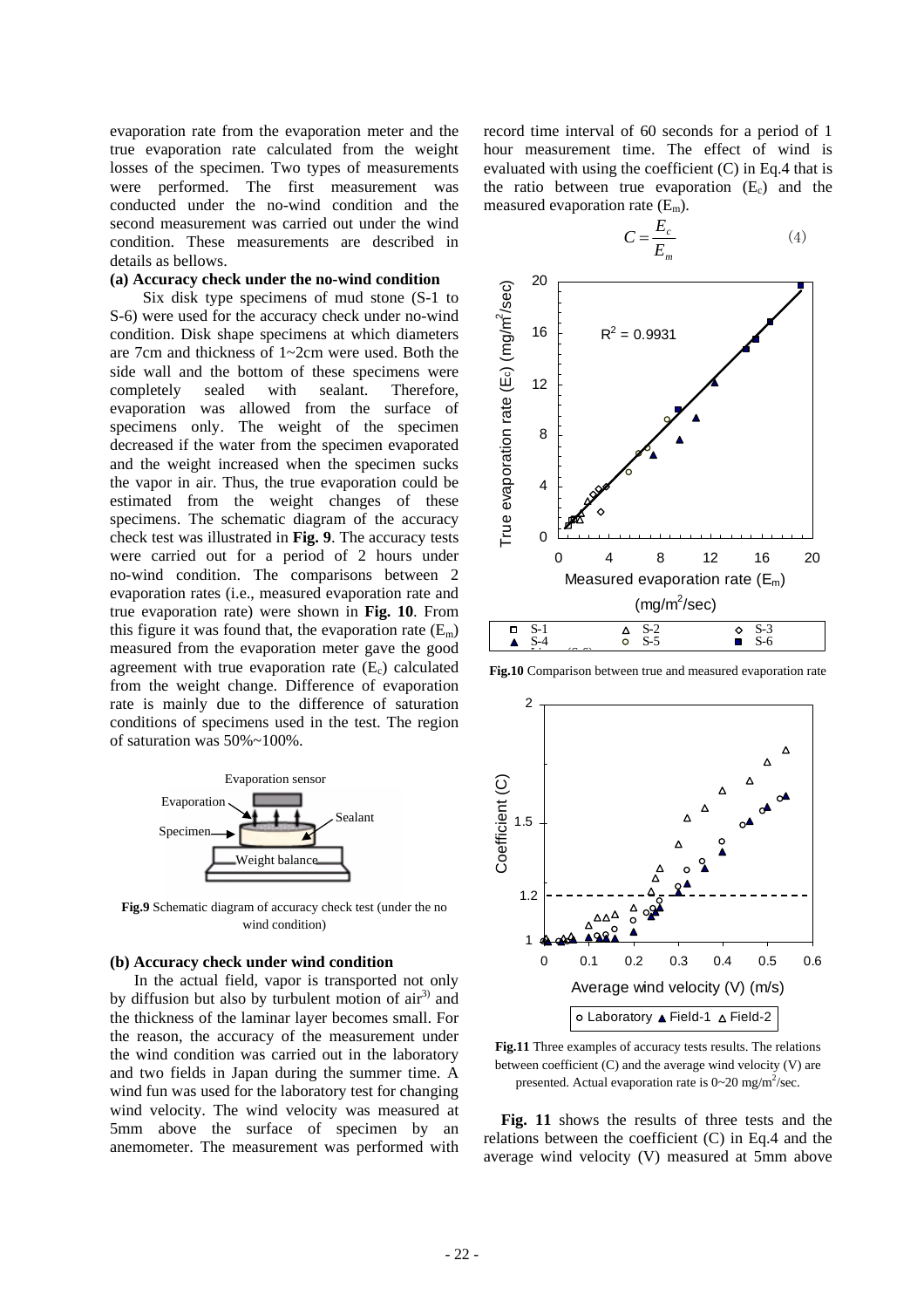the surface of specimen are presented. The coefficient (C) values increasing with the increase of the average wind velocity (V). It looks difficult to formulate the relation between C and V, because the effect of wind can not be estimated from only the average velocity fluctuation of wind velocity is also important. However, under the condition that the average wind velocity is less than  $0.2$  m/s, the coefficient  $(C)$  were less than 1.2. This result implies that when the measurement could be performed under the average wind velocity less than 0.2 m/s, the maximum measurement error is lower than 20%.

## **4. RESULTS OF THE MEASUREMENT IN AJINA TEPA SITE**

**Fig. 12** shows the meteorological data in May, 2007, that was provided from the meteorological station located at Kurgan-Tube. Only the data of daily average temperature and daily precipitation were provided. Four broken lines in this figure illustrate the days of evaporation measurements.



**Fig.12** Daily precipitation and average temperature measured at Kurgan-Tube

 Evaporation measurements were performed 5 times ((1) 20 May, 9:00~10:30, (2) 20 May, 12:00~13:30, (3) 21 May, 14:30~15:00, (4) 22 May, 9:00~10:30, (5) 25 May, 9:00~9:30) at 4 points (MB-1, MB-2, Pakhsa-1 and Pakhsa-2) in **Fig. 2**. **Fig. 13** displays those selected 4 walls (MB-1, MB-2, Pakhsa-1 and Pakhsa-2). **Fig. 14** schematically illustrates the possible two ways of moisture movement due to the evaporation in the historical wall; one is the rain water origin and another one is the ground water origin. One objective of this measurement was focused to study the major moisture movement in the historical walls. If the evaporation rate is very big at the foot of the wall and



**Fig.13** Evaporation measurements on the selected four historical walls (MB-1, MB-2, Pakhsa-1 and Pakhsa-2)



**Fig.14** Two possible ways of the moisture movement due to the evaporation in the historical wall



Shelter coat protecting salt crystallization

**Fig.15** The protection covers of historical wall due to salt crystallization and weathering processes